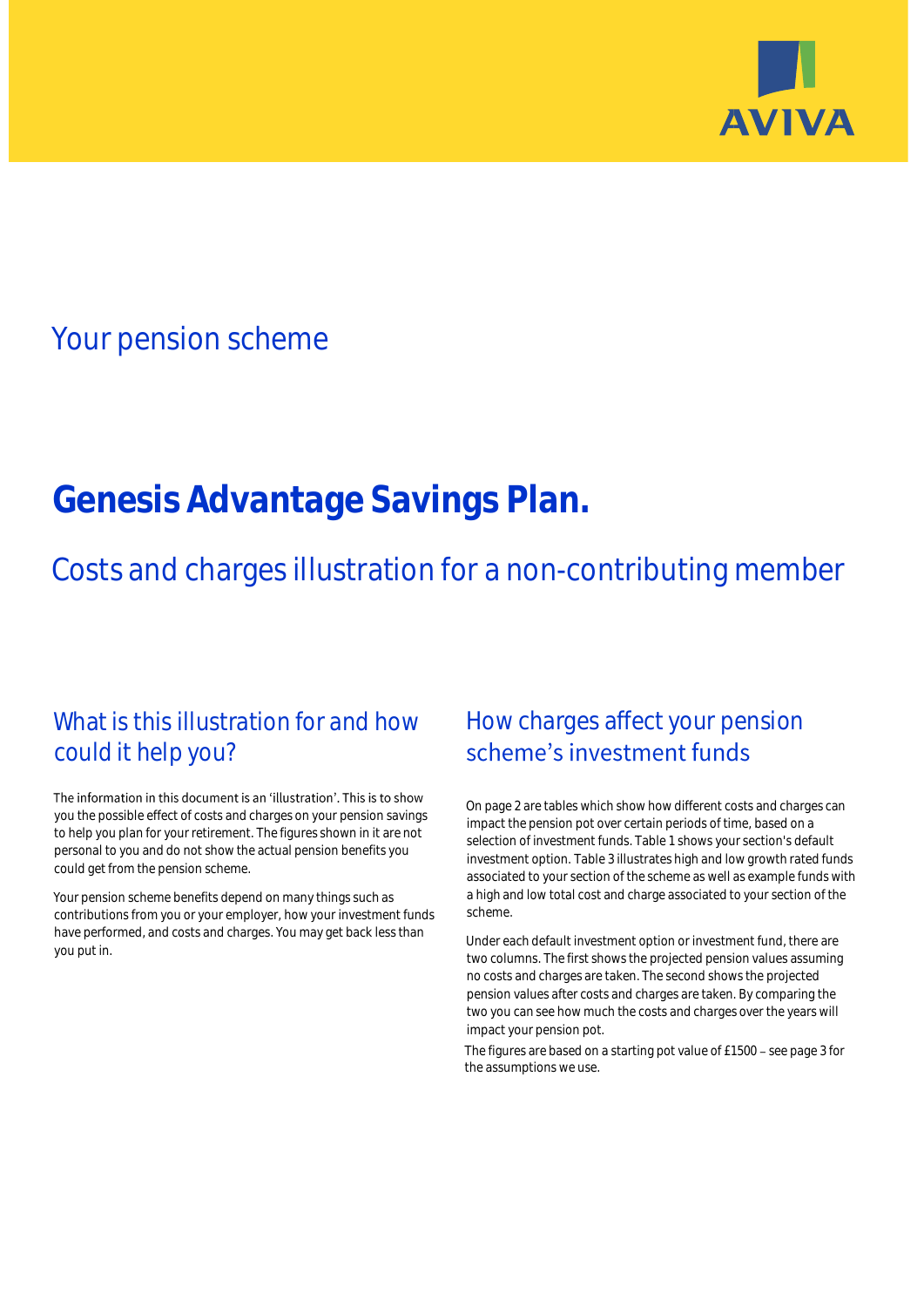### **Table 1**

| Illustration of effect of costs and charges on the Default Investment Option in<br><b>Genesis Advantage Savings Plan.</b> |                                        |                                    |  |  |  |  |  |  |
|---------------------------------------------------------------------------------------------------------------------------|----------------------------------------|------------------------------------|--|--|--|--|--|--|
|                                                                                                                           | <b>My Future</b>                       |                                    |  |  |  |  |  |  |
|                                                                                                                           | Assumed growth rate 3.3% (p.a.)        |                                    |  |  |  |  |  |  |
|                                                                                                                           | Assumed costs and charges 0.49% (p.a.) |                                    |  |  |  |  |  |  |
| At end of year                                                                                                            | Projected value assuming no            | <b>Projected value after costs</b> |  |  |  |  |  |  |
|                                                                                                                           | costs and charges are taken            | and charges are taken              |  |  |  |  |  |  |
| $\mathbf{1}$                                                                                                              | £1,520                                 | £1,510                             |  |  |  |  |  |  |
| $\overline{2}$                                                                                                            | £1,530                                 | £1,520                             |  |  |  |  |  |  |
| 3                                                                                                                         | £1,550                                 | £1,530                             |  |  |  |  |  |  |
| 4                                                                                                                         | £1,570                                 | £1,530                             |  |  |  |  |  |  |
| 5                                                                                                                         | £1,580                                 | £1,540                             |  |  |  |  |  |  |
| 10                                                                                                                        | £1,670                                 | £1,590                             |  |  |  |  |  |  |
| 15                                                                                                                        | £1,760                                 | £1,630                             |  |  |  |  |  |  |
| 20                                                                                                                        | £1,860                                 | £1,680                             |  |  |  |  |  |  |
| 25                                                                                                                        | £1,960                                 | £1,730                             |  |  |  |  |  |  |
| 30                                                                                                                        | £2,070                                 | £1,780                             |  |  |  |  |  |  |
| 35                                                                                                                        | £2,180                                 | £1,830                             |  |  |  |  |  |  |
| 40                                                                                                                        | £2,280                                 | £1,860                             |  |  |  |  |  |  |
| 45                                                                                                                        | £2,330                                 | £1,860                             |  |  |  |  |  |  |
| 50                                                                                                                        | £2,340                                 | £1,830                             |  |  |  |  |  |  |

### **Table 2**

| List of Funds included in the Default Investment Option |                       |                    |  |  |  |  |  |  |  |
|---------------------------------------------------------|-----------------------|--------------------|--|--|--|--|--|--|--|
| <b>Fund name</b>                                        | <b>Total Cost and</b> | <b>Growth Rate</b> |  |  |  |  |  |  |  |
|                                                         | Charge (p.a.)         | (p.a.)             |  |  |  |  |  |  |  |
| Av MyM My Future Growth                                 | 0.51%                 | 3.60%              |  |  |  |  |  |  |  |
| Av MyM My Future Consolidation                          | 0.46%                 | 2.40%              |  |  |  |  |  |  |  |
|                                                         |                       |                    |  |  |  |  |  |  |  |
|                                                         |                       |                    |  |  |  |  |  |  |  |
|                                                         |                       |                    |  |  |  |  |  |  |  |
|                                                         |                       |                    |  |  |  |  |  |  |  |
|                                                         |                       |                    |  |  |  |  |  |  |  |
|                                                         |                       |                    |  |  |  |  |  |  |  |
|                                                         |                       |                    |  |  |  |  |  |  |  |
|                                                         |                       |                    |  |  |  |  |  |  |  |

#### **Aviva Life & Pensions UK Limited.**

Registered in England No. 3253947. Registered office: Aviva, Wellington Row, York, YO90 1WR. Authorised by the Prudential Regulation Authority and regulated by the Financial Conduct Authority and the Prudential Regulation Authority. Firm Reference Number 185896. **aviva.co.uk** TEMP GFI NG071309 09/2018